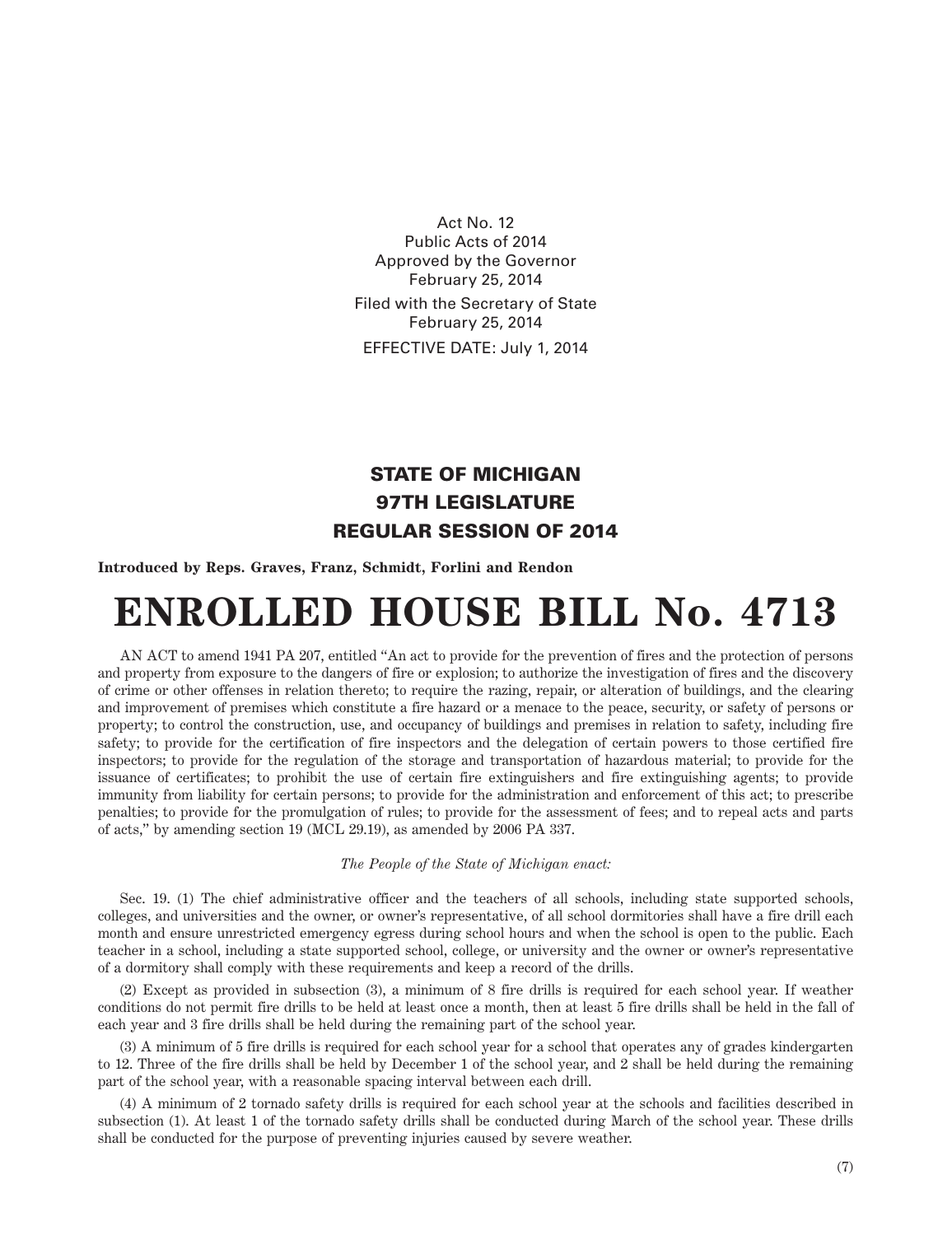(5) A minimum of 3 drills in which the occupants are restricted to the interior of the building and the building secured is required for each school year at a school that operates any of grades kindergarten to 12. At least 1 of these drills shall be conducted by December 1 of the school year, and at least 1 shall be conducted after January 1 of the school year, with a reasonable spacing interval between each drill. A drill conducted under this subsection shall include security measures that are appropriate to an emergency such as the release of a hazardous material or the presence of a potentially dangerous individual on or near the premises. The governing body of a school shall seek input from the administration of the school and local public safety officials on the nature of the drills to be conducted under this subsection.

(6) A school that operates any of grades kindergarten to 12 shall conduct at least 1 of the drills required by this section during a lunch or recess period, or at another time when a significant number of the students are gathered but not in the classroom.

(7) For a school that operates any of grades kindergarten to 12, the governing body of the school shall ensure that documentation of a completed school safety drill is posted on its website within 30 school days after the drill is completed and is maintained on the website for at least 3 years. For a school operated by a school district or intermediate school district, the documentation may be posted on the district website. The documentation posted on the website shall include at least all of the following:

- (a) The name of the school.
- (b) The school year of the drill.
- (c) The date and time of the drill.
- (d) The type of drill completed.
- (e) The number of completed drills for that school year for each type of drill required under subsections (3) to (5).
- (f) The signature of the school principal or his or her designee acknowledging the completion of the drill.
- (g) The name of the individual in charge of conducting the drill, if other than the school principal.

(8) Not later than September 15 of each school year, the chief administrator of a school that operates any of grades kindergarten to 12, or his or her designee, shall provide a list of the scheduled drill days for the school buildings operated by the school, school district, intermediate school district, or public school academy to the county emergency management coordinator appointed under section 9 of the emergency management act, 1976 PA 390, MCL 30.409. A scheduled drill that is not conducted on a scheduled drill day due to conditions not within the control of school authorities, such as severe storms, fires, epidemics, utility power unavailability, water or sewer failure, or health conditions as defined by the city, county, or state health authorities, will not result in a violation of this section as long as the school conducts the minimum number of drills required under subsections (3), (4), and (5), the school reschedules the drill to occur within 10 school days after the scheduled date of the canceled drill, and the chief administrator notifies the county emergency management coordinator of the rescheduled date for the drill. The county emergency management coordinator shall provide this information to the appropriate local emergency management coordinator appointed under that section, if any, and, consistent with applicable federal, state, and local emergency operations plans, to the department of state police district coordinator and the county sheriff for the county or the chief of police or fire chief for the municipality where the school is located, or the designee of the sheriff, chief of police, or fire chief. The information provided under this subsection is exempt from disclosure under the freedom of information act, 1976 PA 442, MCL 15.231 to 15.246.

(9) A public school that operates any of grades kindergarten to 12 shall not conduct a drill required under this section at a time that would interfere with the conduct of a state-mandated assessment.

(10) The state fire marshal, a fire chief, or a firefighter in uniform acting under orders and directions of the fire chief may cause fire drills to be held in school houses, school dormitories, and other public buildings as the state fire marshal considers advisable. The state fire marshal may order the installation of other protective apparatus or equipment that conforms to recognized and approved modern practices.

(11) The department of state police emergency management and homeland security division shall develop a model to be used by a school in conducting a drill under subsection (5).

(12) The governing body of a school that operates any of grades kindergarten to 12 shall adopt and implement a cardiac emergency response plan for the school. The cardiac emergency response plan shall address and provide for at least all of the following:

- (a) Use and regular maintenance of automated external defibrillators, if available.
- (b) Activation of a cardiac emergency response team during an identified cardiac emergency.
- (c) A plan for effective and efficient communication throughout the school campus.

(d) If the school includes grades 9 to 12, a training plan for the use of an automated external defibrillator and in cardiopulmonary resuscitation techniques.